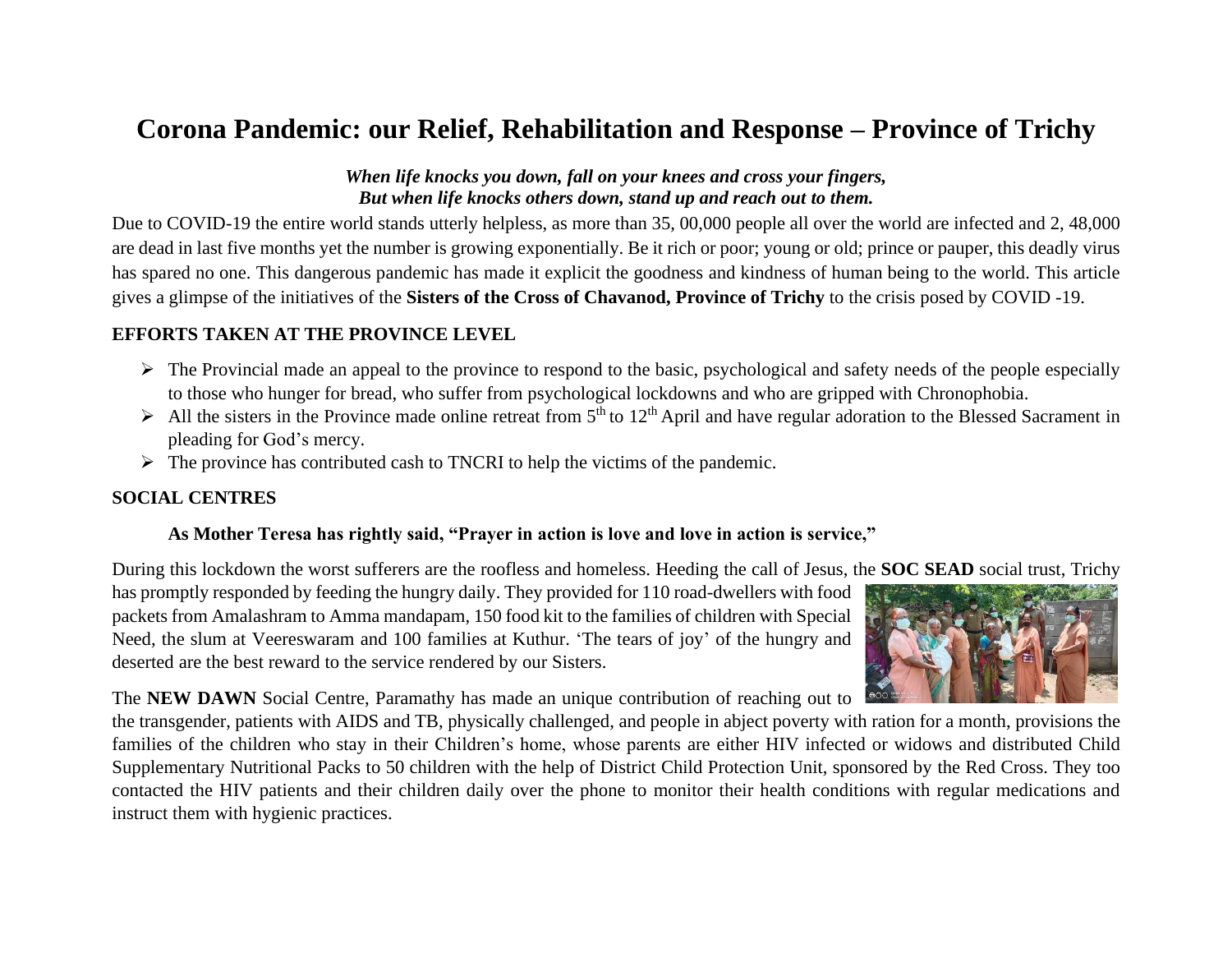

The **POWER** Social Centre, Viralimalai distributed 10 Kg rice to 1,100 families belonging to various Self-Help Groups. The deserving staff members and the tuition teachers in different villages were also provided with food provisions. The **POORNA** Social Centre, Palani has reached out to 400 families with rice and other food essentials and launched out to conscientice people in the Government Hospital, regard with the rapid spread of the pandemic and safety measures to be followed. They identified the physically challenged and assisted them with food essentials.

## **COMMUNITIES AND INSTITUTIONS – TAMIL NADU**

Sisters from the community at **Cantonment** rendered a Rice bag, dhal and ingredients to 65 daily wage earners in Sengulam and 150 Slum dwellers in Yagapudayanpatti. The sisters and staff from **St. Joseph's Anglo Indian Girls Hr. Sec. School** and **Nursery school**

adept their relief service by providing a rice bag and a package of grocery to 280 construction workers and 180 slum dwellers at Narayanapuram and Mekkudi.



The Sisters of **Vellore,** and the staff of **Holy Cross Matric Higher Secondary School** extended their helping hand to the refugees of Pooncholai Nagar, Arappakkam and Nanthiyalam with rice, vegetables and other food essentials. They were generous to avail the **school ground** to the local farmers and vegetable vendors to sell the produce from their field.



The Sisters at **Golden Rock** extended their timely assistance to 41 deserving families at Malaiyadivaram, M.K Kottai, ponneripuram and Annanagar in providiing raw food materials and vegetables, 131 families of the students and workers of our campus with food materials and 4 families of the with Rs.1000/- each. The sisters from **Holy Cross Girl's Primary and Higher Secondary School** supplied raw food materials to 28 families in their locality.

The Sisters in **Palani** brought ray of hope to 325 families who are daily wage labourers, comprising of six deserving substations of their parish by giving them food essentials. To dispel fear and anxiety of COVID -19, the Sisters of **Namakkal** offered telephone counselling to the people, provided raw food items to 35 families in the parish and 10 families of Refugees with food essentials such as rice, dhal, oil, vegetables and Rs.500/- each.



The Sisters and staff from **Butterworth** community and **R.C. Middle School** partnered with the Jesuits of St. Joseph's College Higher Secondary School and distributed rice, ingredients to 468 Refugee families in Kottapattu. The Sisters